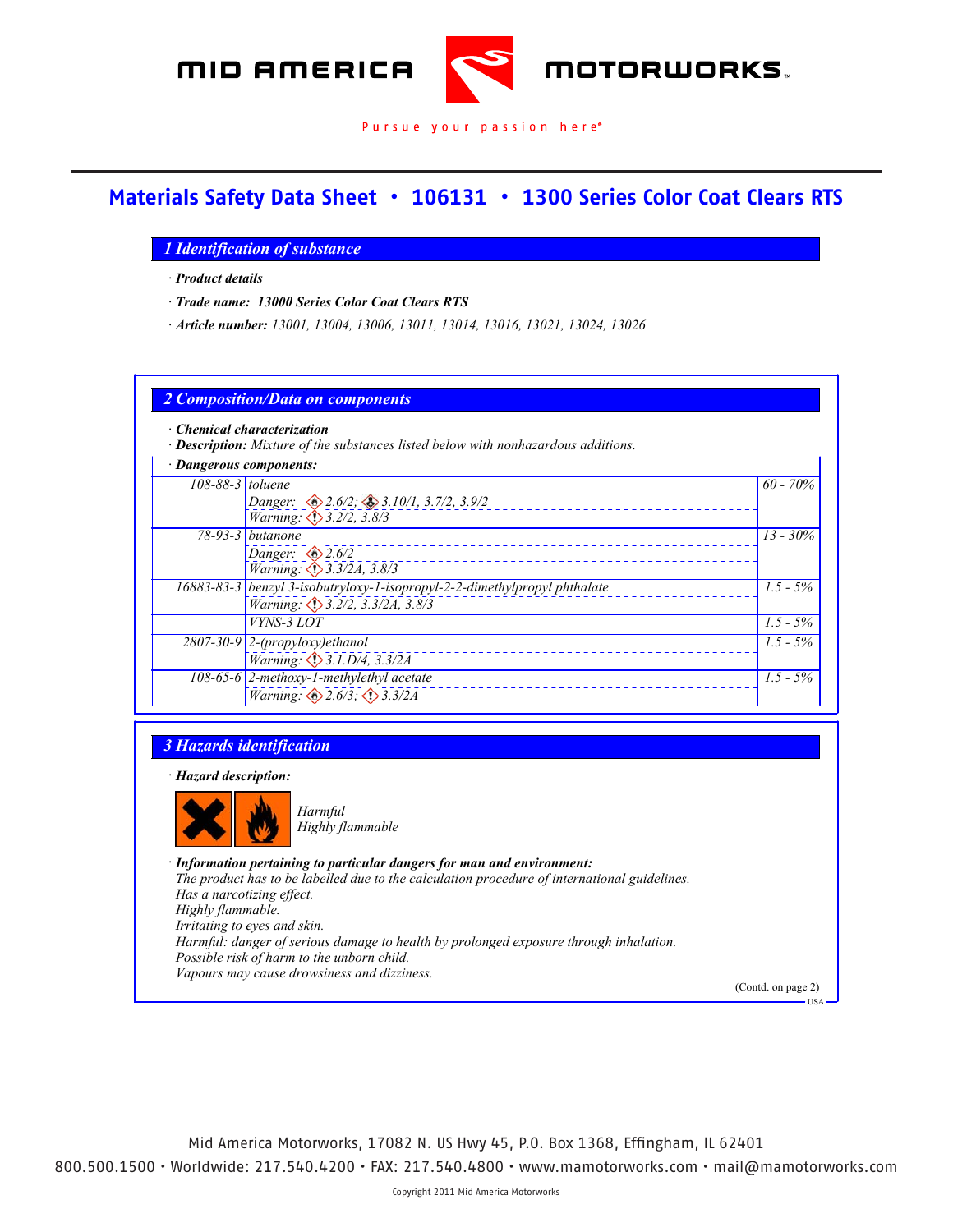(Contd. of page 1)

*· Classification system:*

*The classification was made according to the latest editions of international substances lists, and expanded upon from company and literature data.*

*· NFPA ratings (scale 0 - 4)*



*· HMIS-ratings (scale 0 - 4)*

| <b>HEALTH</b>                 | $\begin{array}{ c c }\n\hline\n 2 & \text{Health} = 2\n\end{array}$ |
|-------------------------------|---------------------------------------------------------------------|
| <b>FIRE</b>                   | $\blacksquare$ 3 $\blacksquare$ Fire = 3                            |
| REACTIVITY 0 $Reactivity = 0$ |                                                                     |

*· GHS label elements*



*2.6/2 - Highly flammable liquid and vapour.*

*Warning*

*3.7/2 - Suspected of damaging fertility or the unborn child. 3.9/2 - May cause damage to organs through prolonged or repeated exposure.*



*3.2/2 - Causes skin irritation. 3.3/2A - Causes serious eye irritation. 3.8/3 - May cause drowsiness or dizziness. · Prevention: Obtain special instructions before use. Do not handle until all safety precautions have been read and understood. Keep away from heat/sparks/open flames/hot surfaces. - No smoking. Keep container tightly closed. Ground/bond container and receiving equipment. Use explosion-proof electrical/ventilating/lighting/equipment. Use only non-sparking tools. Take precautionary measures against static discharge. Do not breathe dust/fume/gas/mist/vapours/spray. Avoid breathing dust/fume/gas/mist/vapours/spray. Wash thoroughly after handling. Use only outdoors or in a well-ventilated area. Wear protective gloves/protective clothing/eye protection/face protection. Use personal protective equipment as required. · Response: IF ON SKIN: Wash with plenty of soap and water. IF ON SKIN (or hair): Remove/Take off immediately all contaminated clothing. Rinse skin with water/shower. IF INHALED: Remove victim to fresh air and keep at rest in a position comfortable for breathing. IF IN EYES: Rinse cautiously with water for several minutes. Remove contact lenses, if present and easy to do. Continue rinsing.*

(Contd. on page 3)  $-118A$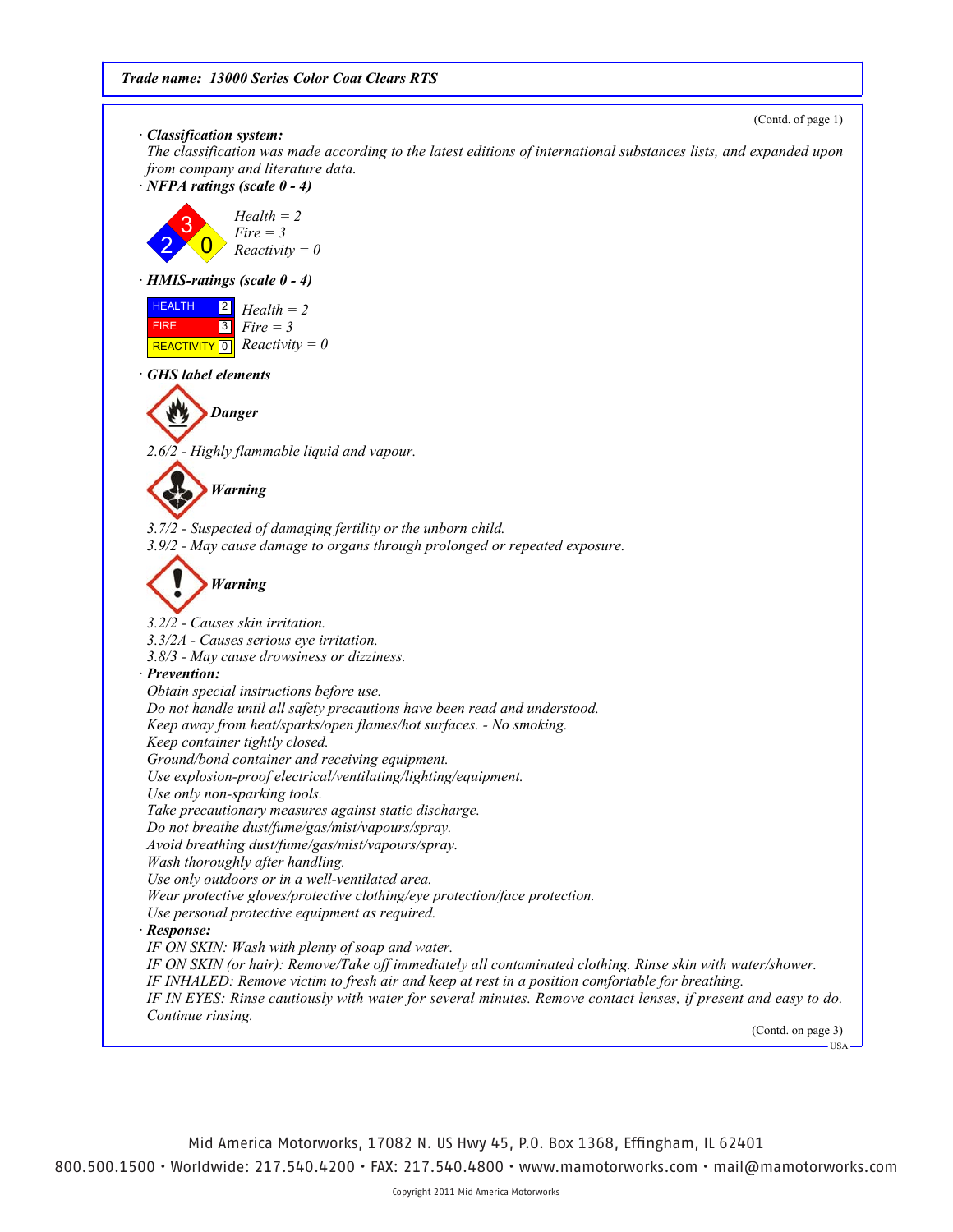*Trade name: 13000 Series Color Coat Clears RTS*

(Contd. of page 2)

*IF exposed or concerned: Get medical advice/attention. Call a POISON CENTER or doctor/physician if you feel unwell. Get medical advice/attention if you feel unwell. Specific treatment (see on this label). If skin irritation occurs: Get medical advice/attention. If eye irritation persists: Get medical advice/attention. Take off contaminated clothing and wash before reuse. In case of fire: Use for extinction: CO2, powder or water spray.*

### *· Storage:*

*Store in a well-ventilated place. Keep container tightly closed. Store in a well-ventilated place. Keep cool. Store locked up.*

*· Disposal:*

*Dispose of contents/container in accordance with local/regional/national/international regulations.*

## *4 First aid measures*

*· After inhalation: In case of unconsciousness place patient stably in side position for transportation.*

- *· After skin contact: Immediately wash with water and soap and rinse thoroughly.*
- *· After eye contact:*
- *Rinse opened eye for several minutes under running water. If symptoms persist, consult a doctor.*
- *· After swallowing: If symptoms persist consult doctor.*

## *5 Fire fighting measures*

- *· Suitable extinguishing agents: CO2, sand, extinguishing powder. Do not use water.*
- *· For safety reasons unsuitable extinguishing agents: Water with full jet*
- *· Protective equipment: No special measures required.*

## *6 Accidental release measures*

- *· Person-related safety precautions: Wear protective equipment. Keep unprotected persons away.*
- *· Measures for environmental protection: Do not allow to enter sewers/ surface or ground water.*
- *· Measures for cleaning/collecting:*
- *Absorb with liquid-binding material (sand, diatomite, acid binders, universal binders, sawdust).*

*Dispose contaminated material as waste according to item 13.*

- *Ensure adequate ventilation.*
- *Do not flush with water or aqueous cleansing agents*

# *7 Handling and storage*

#### *· Handling:*

- *· Information for safe handling:*
- *Ensure good ventilation/exhaustion at the workplace.*
- *Prevent formation of aerosols.*
- *· Information about protection against explosions and fires:*
- *Keep ignition sources away Do not smoke.*
- *Protect against electrostatic charges.*

(Contd. on page 4)

**HSA**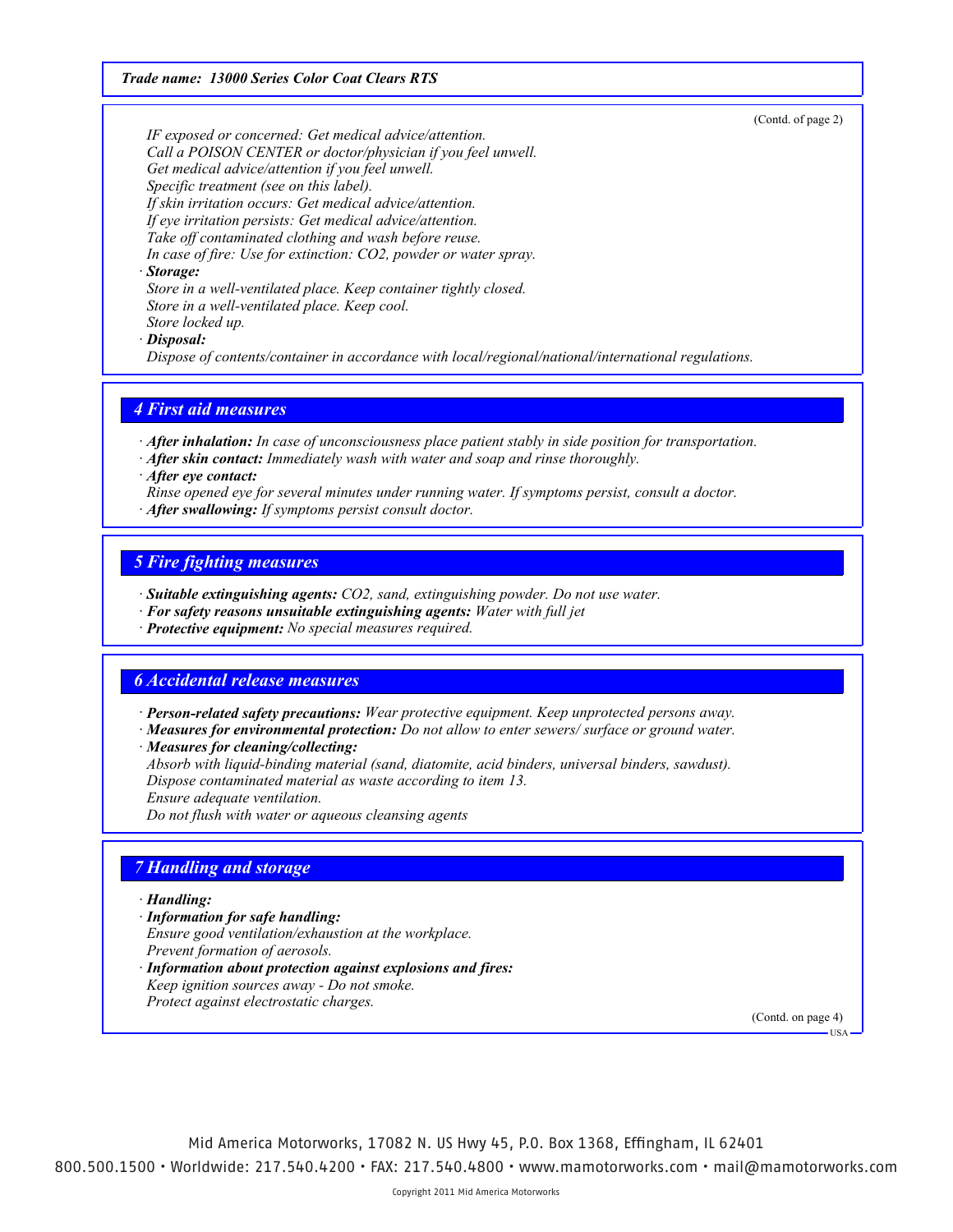(Contd. of page 3)

 $-<sub>U</sub><sub>S</sub>$ 

#### *· Storage:*

*· Requirements to be met by storerooms and receptacles: Store in a cool location.*

*· Information about storage in one common storage facility: Not required.*

*· Further information about storage conditions:*

*Keep receptacle tightly sealed.*

*Store in cool, dry conditions in well sealed receptacles.*

# *8 Exposure controls and personal protection*

| · Additional information about design of technical systems: No further data; see item 7.                        |                                                                                                                                         |  |
|-----------------------------------------------------------------------------------------------------------------|-----------------------------------------------------------------------------------------------------------------------------------------|--|
|                                                                                                                 | Components with limit values that require monitoring at the workplace:                                                                  |  |
|                                                                                                                 | 108-88-3 toluene                                                                                                                        |  |
| <b>PEL</b>                                                                                                      | Short-term value: $C$ 300; 500* ppm                                                                                                     |  |
|                                                                                                                 | Long-term value: 200 ppm                                                                                                                |  |
|                                                                                                                 | *10-min peak per 8-hr shift                                                                                                             |  |
| <b>REL</b>                                                                                                      | Short-term value: $560$ mg/m <sup>3</sup> , 150 ppm                                                                                     |  |
|                                                                                                                 | Long-term value: $375$ mg/m <sup>3</sup> , 100 ppm                                                                                      |  |
| $TLV$                                                                                                           | 75 mg/m <sup>3</sup> , 20 ppm                                                                                                           |  |
|                                                                                                                 | 78-93-3 <i>butanone</i>                                                                                                                 |  |
| <b>PEL</b>                                                                                                      | 590 mg/m <sup>3</sup> , 200 ppm                                                                                                         |  |
| <b>REL</b>                                                                                                      | Short-term value: 885 mg/m <sup>3</sup> , 300 ppm                                                                                       |  |
|                                                                                                                 | Long-term value: 590 mg/m <sup>3</sup> , 200 ppm                                                                                        |  |
| $TLV$                                                                                                           | Short-term value: 885 mg/m <sup>3</sup> , 300 ppm                                                                                       |  |
|                                                                                                                 | Long-term value: 590 mg/m <sup>3</sup> , 200 ppm                                                                                        |  |
|                                                                                                                 | BEI                                                                                                                                     |  |
|                                                                                                                 | 108-65-6 2-methoxy-1-methylethyl acetate                                                                                                |  |
|                                                                                                                 | $WELL$ 50 ppm                                                                                                                           |  |
|                                                                                                                 | · Additional information: The lists that were valid during the creation were used as basis.                                             |  |
|                                                                                                                 | · Personal protective equipment:                                                                                                        |  |
|                                                                                                                 | · General protective and hygienic measures:                                                                                             |  |
|                                                                                                                 | Keep away from foodstuffs, beverages and feed.                                                                                          |  |
|                                                                                                                 | Immediately remove all soiled and contaminated clothing.                                                                                |  |
|                                                                                                                 | Wash hands before breaks and at the end of work.                                                                                        |  |
|                                                                                                                 | Avoid contact with the eyes and skin.                                                                                                   |  |
|                                                                                                                 | · Breathing equipment:                                                                                                                  |  |
|                                                                                                                 | In case of brief exposure or low pollution use respiratory filter device. In case of intensive or longer exposure use                   |  |
|                                                                                                                 | respiratory protective device that is independent of circulating air.<br>· Protection of hands:                                         |  |
|                                                                                                                 |                                                                                                                                         |  |
|                                                                                                                 |                                                                                                                                         |  |
|                                                                                                                 | Protective gloves                                                                                                                       |  |
|                                                                                                                 |                                                                                                                                         |  |
|                                                                                                                 | The glove material has to be impermeable and resistant to the product/ the substance/ the preparation.                                  |  |
| Due to missing tests no recommendation to the glove material can be given for the product/ the preparation/ the |                                                                                                                                         |  |
| chemical mixture.                                                                                               |                                                                                                                                         |  |
|                                                                                                                 | Selection of the glove material on consideration of the penetration times, rates of diffusion and the degradation<br>(Contd. on page 5) |  |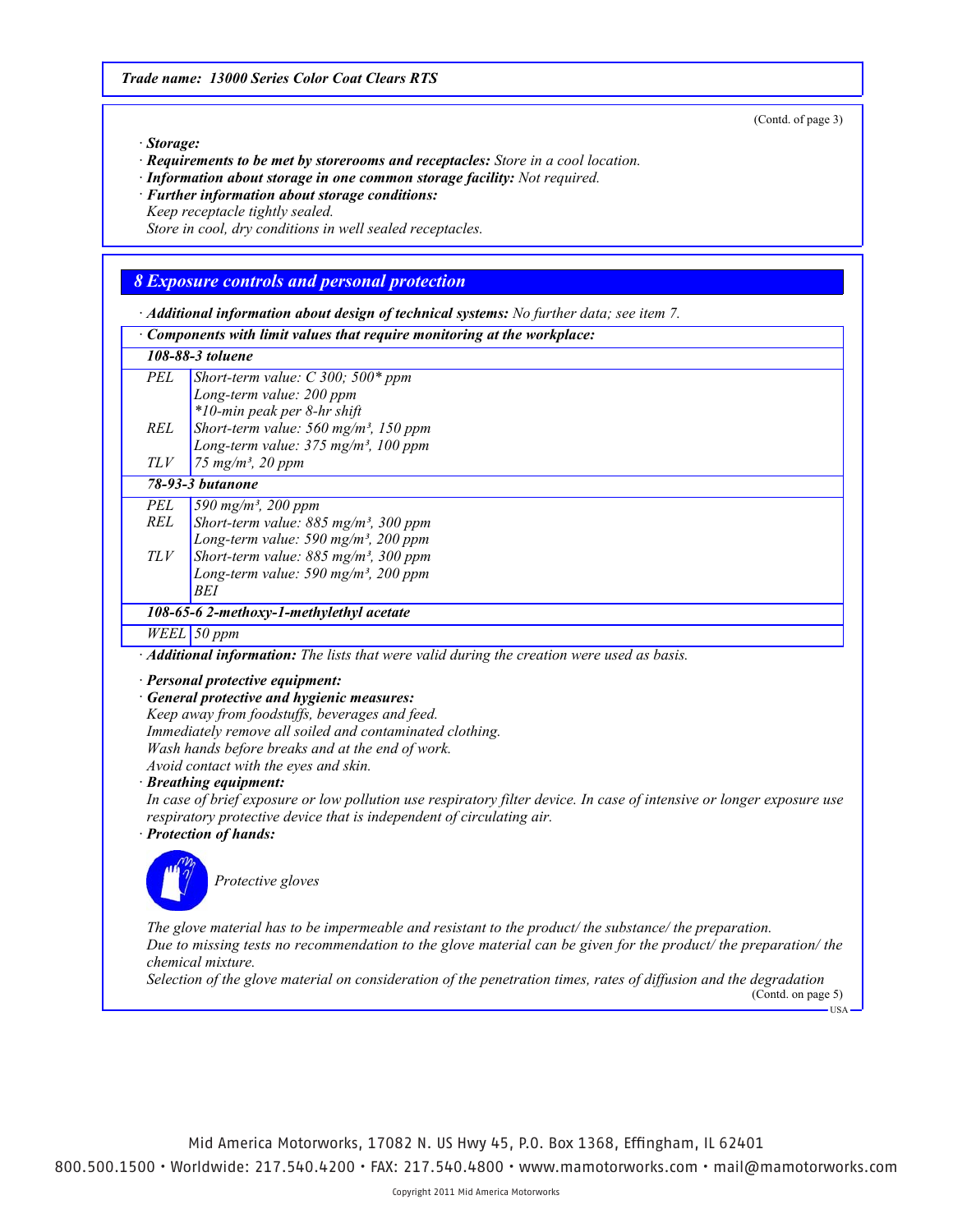### *· Material of gloves*

(Contd. of page 4)

*The selection of the suitable gloves does not only depend on the material, but also on further marks of quality and varies from manufacturer to manufacturer. As the product is a preparation of several substances, the resistance of the glove material can not be calculated in advance and has therefore to be checked prior to the application. · Penetration time of glove material*

*The exact break trough time has to be found out by the manufacturer of the protective gloves and has to be observed.*

*· Eye protection:*



*Tightly sealed goggles*

| <b>General Information</b>                                                       |                                                          |
|----------------------------------------------------------------------------------|----------------------------------------------------------|
| Form:                                                                            | Liquid                                                   |
| Color:                                                                           | According to product specification                       |
| Odor:                                                                            | Characteristic                                           |
| · Change in condition                                                            |                                                          |
| Melting point/Melting range: Undetermined.                                       |                                                          |
| <b>Boiling point/Boiling range:</b>                                              | $79^{\circ}C(174^{\circ}F)$                              |
| · Flash point:                                                                   | $-4$ °C (25°F)                                           |
| · Ignition temperature:                                                          | $514^{\circ}C(957^{\circ}F)$                             |
| · Auto igniting:                                                                 | Product is not selfigniting.                             |
| · Danger of explosion:                                                           | In use, may form flammable/explosive vapour-air mixture. |
| · Explosion limits:                                                              |                                                          |
| Lower:                                                                           | 1.2 Vol $\%$                                             |
| <b>Upper:</b>                                                                    | $11.5$ Vol %                                             |
| $\cdot$ Vapor pressure at 20 $\rm{C}$ (68 $\rm{^{\circ}F}$ ): 105 hPa (79 mm Hg) |                                                          |
| $\cdot$ Density at 20 $\rm{^{\circ}C}$ (68 $\rm{^{\circ}F}$ ):                   | $0.89$ g/cm <sup>3</sup>                                 |
| · Solubility in / Miscibility with                                               |                                                          |
| Water:                                                                           | Not miscible or difficult to mix.                        |
| · Solvent content:                                                               |                                                          |
| <b>Organic solvents:</b>                                                         | 87.4%                                                    |
| <b>VOC</b> content:                                                              | 87.4%                                                    |
|                                                                                  | 774.0 g/l / 6.46 lb/gl                                   |
| · Solids content:                                                                | 12.5%                                                    |

# *10 Stability and reactivity*

*· Thermal decomposition / conditions to be avoided: No decomposition if used according to specifications. · Dangerous reactions No dangerous reactions known.*

(Contd. on page 6)

USA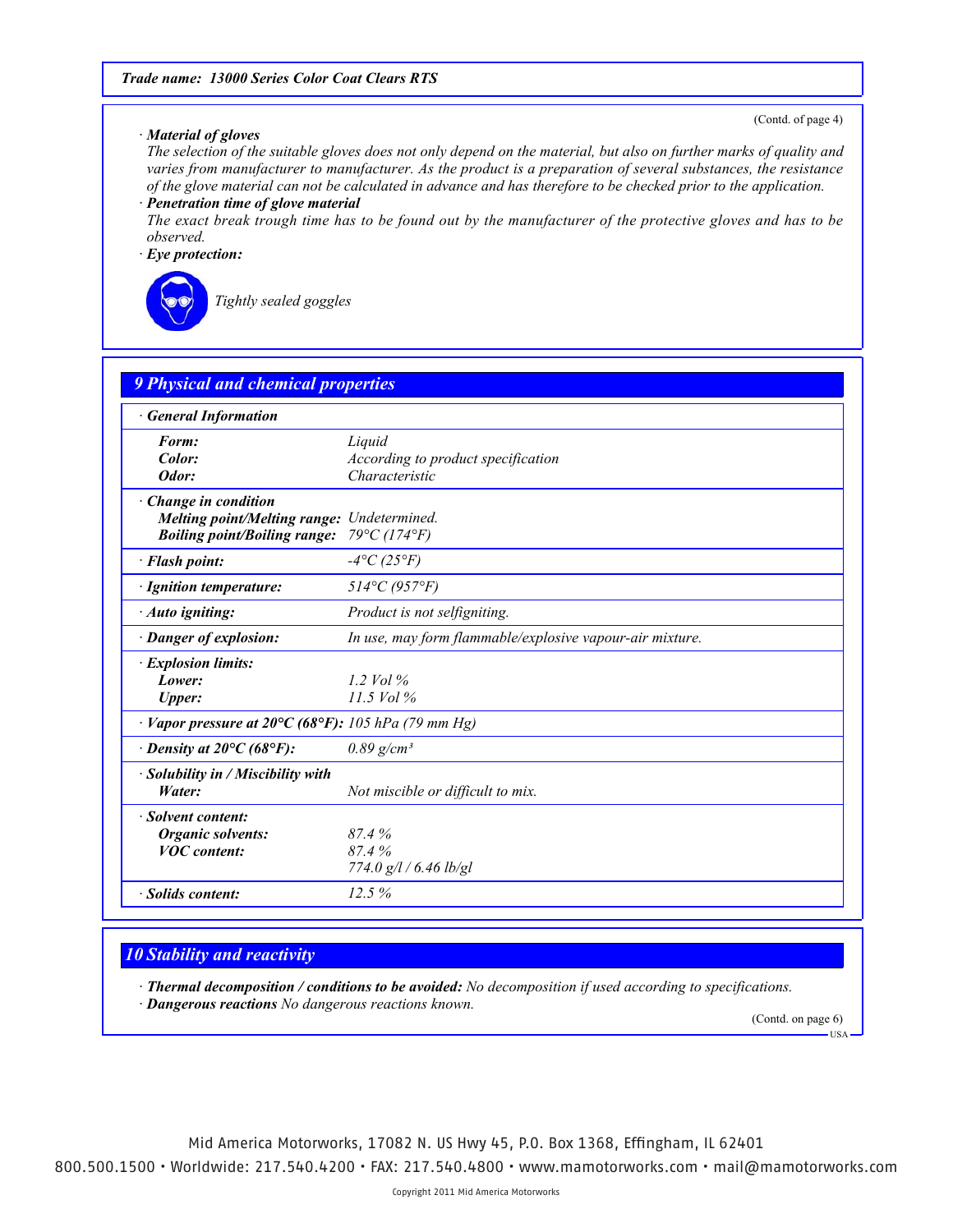*· Dangerous products of decomposition: No dangerous decomposition products known.*

(Contd. of page 5)

|                  | <b>11 Toxicological information</b>                                                                                         |                                                              |  |  |
|------------------|-----------------------------------------------------------------------------------------------------------------------------|--------------------------------------------------------------|--|--|
|                  | $\cdot$ Acute toxicity:                                                                                                     |                                                              |  |  |
|                  |                                                                                                                             | $\cdot$ LD/LC50 values that are relevant for classification: |  |  |
| 108-88-3 toluene |                                                                                                                             |                                                              |  |  |
| Oral             | LD50                                                                                                                        | $5000$ mg/kg (rat)                                           |  |  |
| Dermal           | LD50                                                                                                                        | $12124$ mg/kg (rabbit)                                       |  |  |
|                  |                                                                                                                             | Inhalative $LC50/4 h$ 5320 mg/l (mouse)                      |  |  |
|                  | · Primary irritant effect:<br>$\cdot$ on the skin: Irritant to skin and mucous membranes.<br>on the eye: Irritating effect. |                                                              |  |  |

- *· Sensitization: No sensitizing effects known.*
- *· Additional toxicological information:*

*The product shows the following dangers according to internally approved calculation methods for preparations: Irritant*

# *12 Ecological information*

*· General notes:*

*Water hazard class 2 (Self-assessment): hazardous for water Do not allow product to reach ground water, water course or sewage system. Danger to drinking water if even small quantities leak into the ground.*

# *13 Disposal considerations*

*· Product:*

*· Recommendation:*

*Must not be disposed of together with household garbage. Do not allow product to reach sewage system.*

*· Uncleaned packagings:*

*· Recommendation: Disposal must be made according to official regulations.*

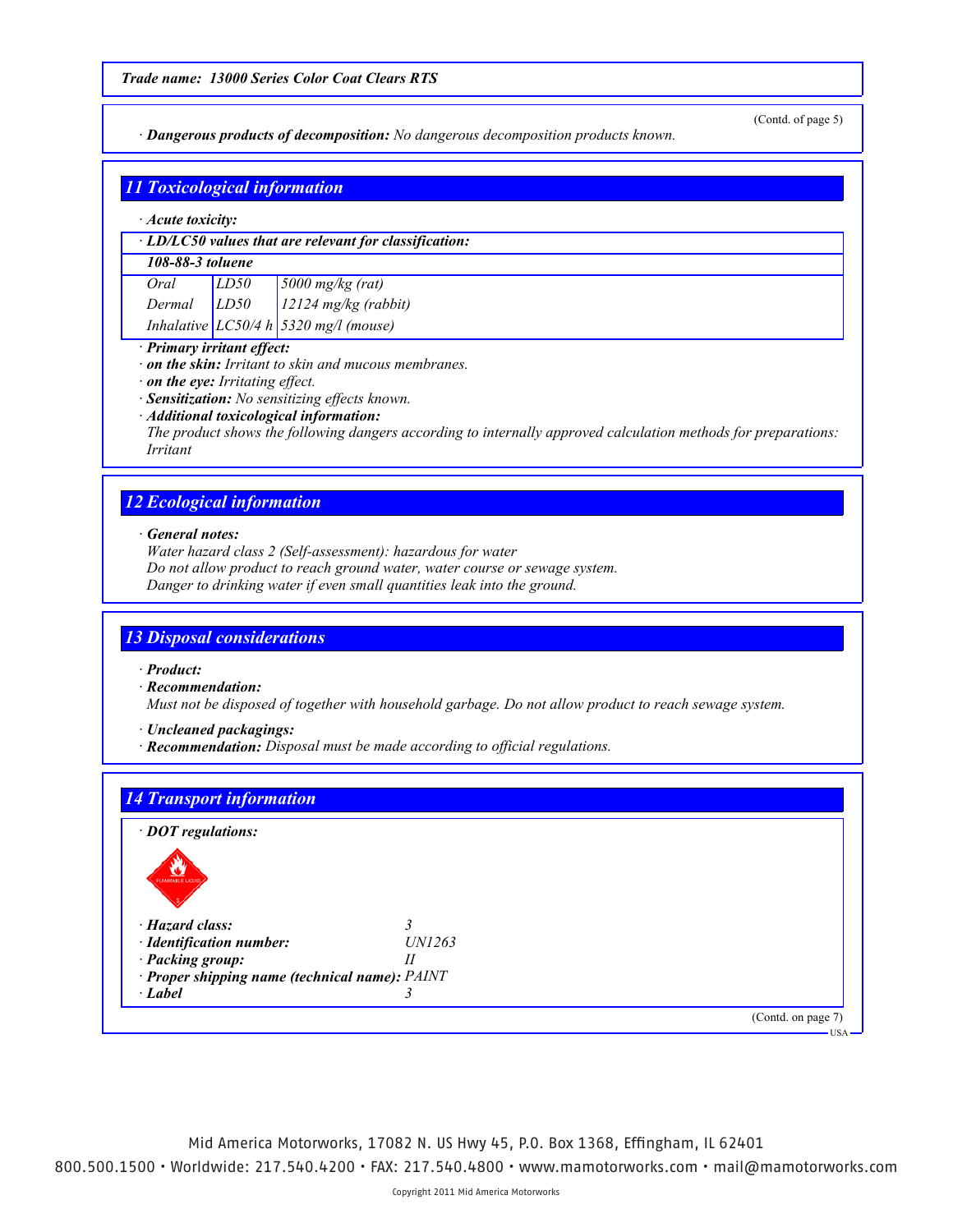|  | <b>Trade name: 13000 Series Color Coat Clears RTS</b> |  |  |
|--|-------------------------------------------------------|--|--|
|--|-------------------------------------------------------|--|--|

|                                                     |                                    | (Contd. of page 6) |
|-----------------------------------------------------|------------------------------------|--------------------|
| · Remarks                                           | ORM-D 49CFR 173.150,156,or306      |                    |
| · Land transport TDG (Canada) and ADR/RID (Europe): |                                    |                    |
|                                                     |                                    |                    |
|                                                     |                                    |                    |
|                                                     |                                    |                    |
| · Hazard class:                                     | 3 Flammable liquids                |                    |
| $\cdot$ UN-Number:                                  | 1263                               |                    |
| · Packaging group:                                  | $I\!I$                             |                    |
| $\cdot$ <i>Label:</i>                               | 3                                  |                    |
| · Description of goods:                             | 1263 PAINT, special provision 640D |                    |
| · Maritime transport IMDG:                          |                                    |                    |
|                                                     |                                    |                    |
|                                                     |                                    |                    |
|                                                     |                                    |                    |
|                                                     |                                    |                    |
| · IMDG Class:                                       | 3                                  |                    |
| · UN Number:                                        | 1263                               |                    |
| $-Label$                                            | 3<br>II                            |                    |
| · Packaging group:<br>· EMS Number:                 | $F-E,S-E$                          |                    |
| · Marine pollutant:                                 | N <sub>o</sub>                     |                    |
| · Propper shipping name:                            | <b>PAINT</b>                       |                    |
| · Air transport ICAO-TI and IATA-DGR:               |                                    |                    |
|                                                     |                                    |                    |
|                                                     |                                    |                    |
|                                                     |                                    |                    |
| · ICAO/IATA Class:                                  | 3                                  |                    |
| · UN/ID Number:                                     | 1263                               |                    |
| · Label                                             | 3                                  |                    |
| · Packaging group:                                  | $I\!I$<br><b>PAINT</b>             |                    |
| · Propper shipping name:                            |                                    |                    |
| · UN "Model Regulation": UN1263, PAINT, 3, II       |                                    |                    |
|                                                     |                                    |                    |
| <b>15 Regulations</b>                               |                                    |                    |
| · Sara                                              |                                    |                    |
| · Section 355 (extremely hazardous substances):     |                                    |                    |
| None of the ingredient is listed.                   |                                    |                    |
| · Section 313 (Specific toxic chemical listings):   |                                    |                    |
|                                                     |                                    |                    |
| 108-88-3 toluene                                    |                                    |                    |
|                                                     |                                    |                    |
| 78-93-3 butanone<br>$71-36-3$ butan-1-ol            |                                    |                    |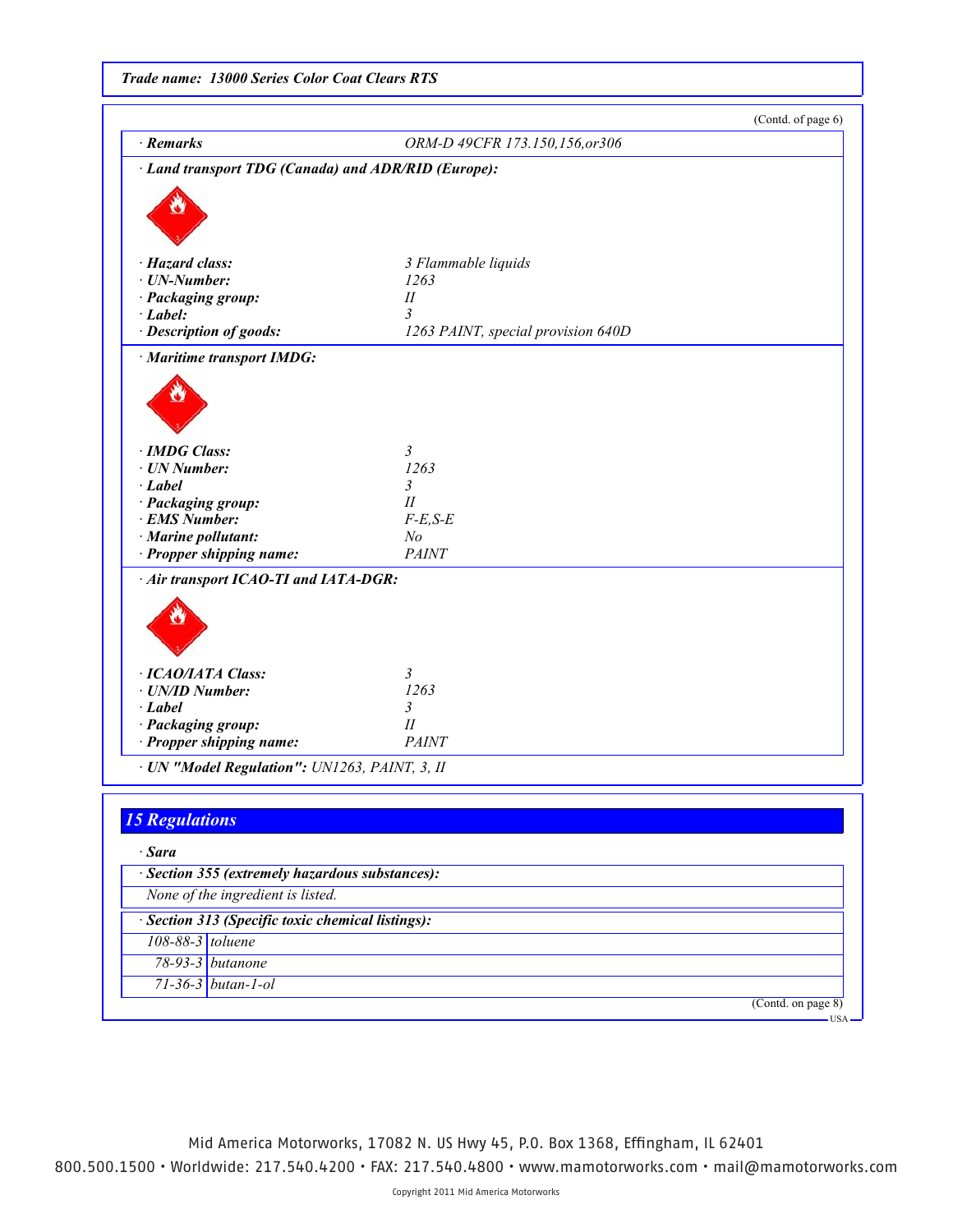*Trade name: 13000 Series Color Coat Clears RTS*

(Contd. of page 7)

|                                                  | · TSCA (Toxic Substances Control Act):                                                                                                     |                                     |  |
|--------------------------------------------------|--------------------------------------------------------------------------------------------------------------------------------------------|-------------------------------------|--|
| 108-88-3 toluene                                 |                                                                                                                                            |                                     |  |
|                                                  | 78-93-3 butanone                                                                                                                           |                                     |  |
|                                                  | 16883-83-3 benzyl 3-isobutryloxy-1-isopropyl-2-2-dimethylpropyl phthalate                                                                  |                                     |  |
|                                                  | <b>VYNS-3 LOT</b>                                                                                                                          |                                     |  |
|                                                  | 2807-30-9 2-(propyloxy)ethanol                                                                                                             |                                     |  |
|                                                  | 108-65-6 2-methoxy-1-methylethyl acetate                                                                                                   |                                     |  |
|                                                  | $71 - 36 - 3$ butan-1-ol                                                                                                                   |                                     |  |
| · Proposition 65                                 |                                                                                                                                            |                                     |  |
|                                                  | Chemicals known to cause cancer:                                                                                                           |                                     |  |
|                                                  | None of the ingredients is listed.                                                                                                         |                                     |  |
|                                                  | Chemicals known to cause reproductive toxicity for females:                                                                                |                                     |  |
|                                                  | None of the ingredients is listed.                                                                                                         |                                     |  |
|                                                  | · Chemicals known to cause reproductive toxicity for males:                                                                                |                                     |  |
|                                                  | None of the ingredients is listed.                                                                                                         |                                     |  |
|                                                  | · Chemicals known to cause developmental toxicity:                                                                                         |                                     |  |
| $108-88-3$ toluene                               |                                                                                                                                            |                                     |  |
|                                                  | · Cancerogenity categories                                                                                                                 |                                     |  |
|                                                  | · EPA (Environmental Protection Agency)                                                                                                    |                                     |  |
| 108-88-3 toluene                                 |                                                                                                                                            | П                                   |  |
| $78-93-3$ butanone                               |                                                                                                                                            | 1                                   |  |
| $71-36-3$ butan-1-ol                             |                                                                                                                                            | D                                   |  |
|                                                  | · IARC (International Agency for Research on Cancer)                                                                                       |                                     |  |
| 108-88-3 toluene                                 |                                                                                                                                            | 3                                   |  |
|                                                  | <b>BENTONITE</b>                                                                                                                           | suspected carcinogen <2% 14808-60-7 |  |
|                                                  | <b>NTP</b> (National Toxicology Program)                                                                                                   |                                     |  |
|                                                  | None of the ingredients is listed.                                                                                                         |                                     |  |
|                                                  | · TLV (Threshold Limit Value established by ACGIH)                                                                                         |                                     |  |
| 108-88-3 toluene                                 |                                                                                                                                            | A4                                  |  |
|                                                  | · NIOSH-Ca (National Institute for Occupational Safety and Health)                                                                         |                                     |  |
|                                                  | None of the ingredients is listed.                                                                                                         |                                     |  |
|                                                  |                                                                                                                                            |                                     |  |
|                                                  | <b>OSHA-Ca (Occupational Safety &amp; Health Administration)</b><br>None of the ingredients is listed.                                     |                                     |  |
|                                                  |                                                                                                                                            |                                     |  |
|                                                  | · Product related hazard informations:<br>The product has been classified and marked in accordance with directives on hazardous materials. |                                     |  |
| · Hazard symbols:<br>Harmful<br>Highly flammable |                                                                                                                                            |                                     |  |
| toluene                                          | · Hazard-determining components of labelling:                                                                                              |                                     |  |
| · Risk phrases:<br>Highly flammable.             |                                                                                                                                            |                                     |  |
|                                                  |                                                                                                                                            | (Contd. on page 9)<br>USA-          |  |

Mid America Motorworks, 17082 N. US Hwy 45, P.O. Box 1368, Effingham, IL 62401

800.500.1500 • Worldwide: 217.540.4200 • FAX: 217.540.4800 • www.mamotorworks.com • mail@mamotorworks.com